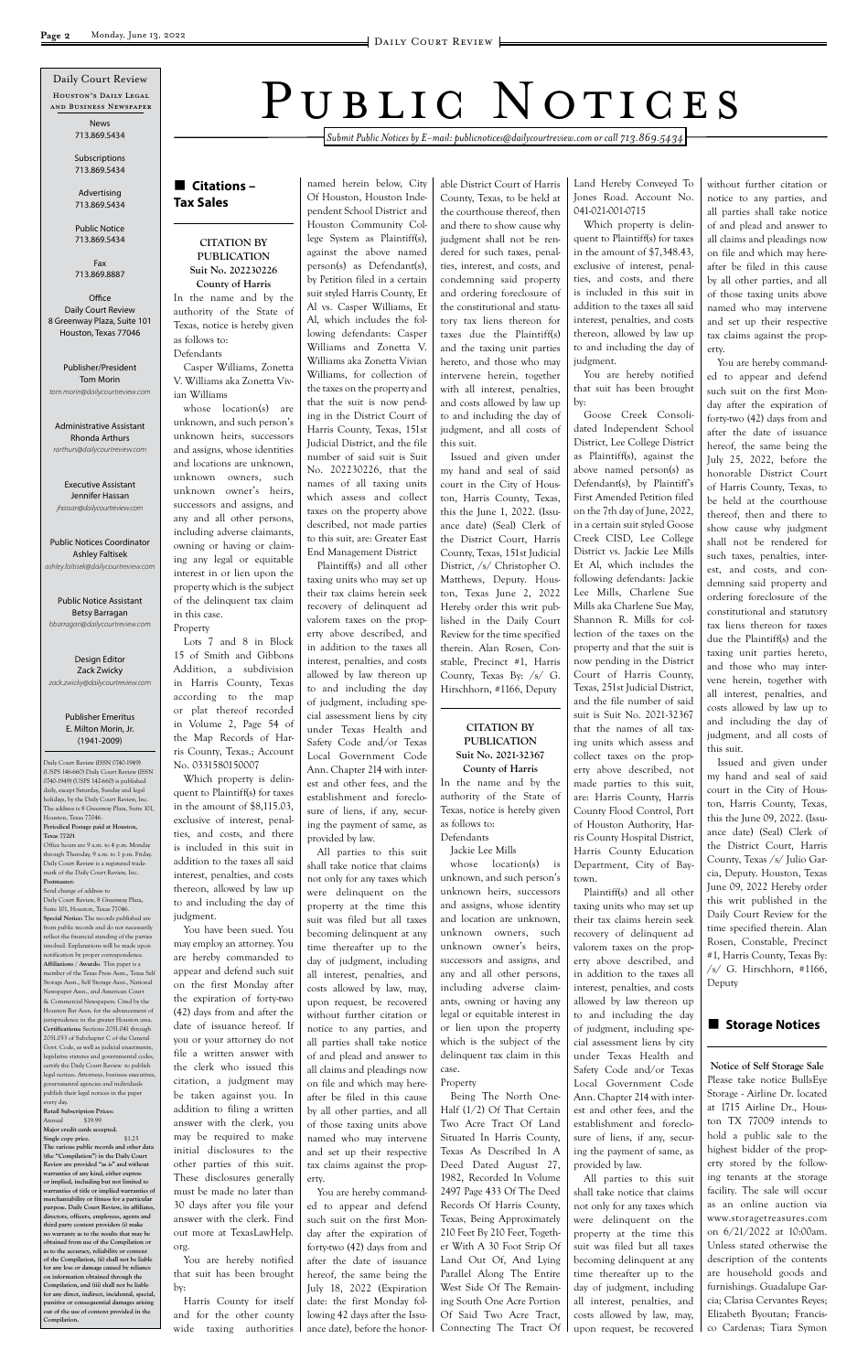Janice Hardiman; David Michael Howell; Carl Echols Jr; Matthew Cole Sparkman; Elizabeth Eve Deanda; Monica Marie Flores; Tiffany Michelle Musterman; Isabel A Mata; Lakendra Monick McCants; Ramon Leonard Jr Robles; Russell Thomas Jr; Melody R Haynes; Cindy Ramirez; Raquel Barajas. All property is being stored at the above self-storage facility. This sale may be withdrawn at any time without notice. Certain terms and conditions apply. See manager for details.

6-6-22;6-13-22-2-af

**Notice of Self Storage Sale** Please take notice Small Town Storage - Houston located at 9900 Rowlett Rd., Houston TX 77075 intends to hold a public sale to the highest bidder of the property stored by the following tenants at the storage facility. The sale will occur as an online auction via www.storagetreasures.com on 6/21/2022 at 10:00am. Unless stated otherwise the description of the contents are household goods and furnishings. Christopher Dominguez Ramirez; Roxanne Carranza; Francisco Ja Santana-Eusebio; Joe White (2 units); Rodney Gray; Adrian Leal; Alexander Becerra; Jaraena Marie Williams; Herbert Bradford; Stephanie Ann Page; Daisy Elia Flores; Patricia Reese; Carrie Mae Walton. All property is being stored at the above self-storage facility. This sale may be withdrawn at any time without notice. Certain terms and conditions apply. See manager for details. 6-6-22;6-13-22-2-af

**Notice of Self Storage Sale** Please take notice US Storage Centers - Houston South Loop East located at 7300 South Loop East, Houston, TX 77087 intends to hold a public sale to the highest bidder of the property stored by the following tenants at the storage facility. The sale will occur as an online auction via www. storagetreasures.com on 6/21/2022 at 10:00am. Unless stated otherwise the description of the contents are household goods and furnishings. Monica Ozane; Norma Trejo; Maria Trinidad Flores; Brittney Deshae Walls; Anthony Clark; Hector Manuel Canales; Jose Andres Contreras; Angel Salazar. All property is being stored at the above self-storage facility. This sale may be withdrawn at any time without notice. Certain terms and conditions apply. See manager for details. 6-6-22;6-13-22-2-af

**Notice of Self Storage Sale** Please take notice AC Self Storage – Missouri City located at 2604 FM 1092, Missouri City, TX 77459 intends to hold a public sale to the highest bidder of the property stored by the following tenants at the storage facility. The sale will occur as an online auction via www.storagetreasures. com on 6/21/2022 at 10:00AM. Unless stated otherwise, the description of the contents are household goods and furnishings. Paloma Jazmin Garcia; Dennis Lavern Sanders; Lydia Evans; Linda Y Hightower. All property is being stored at the above self-storage facility. This sale may be withdrawn at any time without notice. Certain terms and conditions apply. See manager for details. 6-6-22;6-13-22-2-af

**Notice of Self Storage Sale** Please take notice BullsEye Storage - Dallas St. located at 3200 W Dallas St., Houston, TX 77019 intends to hold a public sale to the highest bidder of the property stored by the following tenants at the storage facility. The sale will occur as an online auction via www.storagetreasures.com on 6/21/2022 at 10:00am. Unless stated otherwise the description of the contents are household goods and furnishings. Tiffany Nicole Espocito; Deshawn de Mon M Caldwell; Joshua Adam Hancock. All property is being stored at the above self-storage facility. This sale may be withdrawn at any time without notice. Certain terms and conditions apply. See manager for details. 6-6-22;6-13-22-2-af

#### **Notice of Self Storage Sale**

Please take notice US Storage Centers – Houston located at 8909 Hinman Street, Houston, TX 77061 intends to hold a public sale to the highest bidder of the property stored by the following tenants at the storage facility. The sale will occur as an online auction via www.storagetreasures. com on 6/21/2022 at 10:00am. Unless stated otherwise the description of the contents are household goods and furnishings. Quintin Jabari Doe; Kadija Janae-Lynn Mosley; Anthony Wayne Offord Jr.; Tiphanie Monique Harris; Christopher Allen Metcalf; Michael Richard; Kenith Buchanan; Yessenia Lambert AKA Yessenia Dorinn Lambert. All property is being stored at the above self-storage facility. This sale may be withdrawn at any time without notice. Certain terms and conditions apply. See manager for details. 6-6-22;6-13-22-2-af

**Notice of Self Storage Sale** Please take notice US Storage Centers – Pasadena located at 7905 Spencer Highway, Pasadena, TX 77505 intends to hold a public sale to the highest bidder of the property stored by the following tenants at the storage facility. The sale will occur as an online auction via www.storagetreasures.com on 6/21/2022 at 10:00am. Unless stated otherwise the description of the contents are household goods and furnishings. Magdalene Armstrong; Robert W Murphy; Adolph Wilbert Tyler; Floyd Stewart; Tamy Vernice Walker. All property is being stored at the above self-storage facility. This sale may be withdrawn at any time without notice. Certain terms and conditions apply. See manager for details. 6-6-22;6-13-22-2-af

#### **NOTICE OF PUBLIC SALE**

To satisfy a landlord's lien, PS Retail Sales, LLC will sell at public lien sale on June 22, 2022, the personal property in the below-listed units, which may include but are not limited to: household and personal items, office and other equipment. The public sale of these items will begin at 08:00 AM and continue until all units are sold. Lien sale to be held at the online auction website, www.storagetreasures.com, where indicated. For online lien sales, bids will be accepted until 2 hours after the time of the sale specified.

**PUBLIC STORAGE # 27351, 22394 W FM-1097, Montgomery, TX 77356 Time: 08:00 AM**

**Sale to be held at www.storagetreasures.com.**

Wanda Hubbard Hubbard, Wanda; Clark, Rachel; Elders, Shasta; Brown, Bobby ; Mcbride, Shanique; Mimms, Johnny; Eliazar, Bobbie

**PUBLIC STORAGE # 25927, 1450 I 45 South, Conroe, TX 77304 Time: 08:30 AM**

**Sale to be held at www.stor-**

**agetreasures.com.** Bunty, Bill; Hollis, Joy;

Reyes, Jovita; Irizarry, Pedro; Wachel, Matthew; Patt, Markisha; Wilson, Desaray **PUBLIC STORAGE # 25936, 9720 FM 1488 Rd, Magnolia, TX 77354 Time: 09:00 AM Sale to be held at www.storagetreasures.com.** Hernandez, Gilbert; Paulhill, Sierra; Malcom, Christopher; Taylor, Shelby; Hernandez, Gilbert **PUBLIC STORAGE # 29244, 33327 Egypt Lane, Magnolia, TX 77354 Time: 09:30 AM Sale to be held at www.storagetreasures.com.** Parr, Cindy; pike, scott; Garza, Rebecca; Heintz, Brandy; Gallo, Brianna; Rickett, Lydia; Yates, Theresa

**PUBLIC STORAGE # 08446, 24919 North Freeway, Spring, TX 77380**

**Time: 10:00 AM Sale to be held at www.storagetreasures.com.**

Cummings, Brittany; Cummings, Brittany; Collins-Gambardella, Deborah; Trawick, Michael; Trawick, Michael; McElroy, Nyesha; Watson, Michelle; cooper, Tashenique; Jimenez, Nathan; Corwell, Christopher; Babineaux, Kialonte; Tyler, Samone; Drawsand, Schulonda; Drawsand, Nali; Lolley, Dacy; Mendoza, Greg; Douglas, Caleb; Willis, Carl; Painter, Shelby; Ramos, Yarra; Deloof, John; Stidd, Balay; Jones, Dolce; White, James; White, James; Fontenot, Monica; White, James

**PUBLIC STORAGE # 27352, 28823 Birnham Woods Dr, Spring, TX 77386**

**Time: 10:30 AM Sale to be held at www.storagetreasures.com.**

Bolman, Ashley; Gimbu, Yolander; Gordon, Charmika; Mach, Naomi J; Porchia Ridley And Kinney Foundation Porchia, Latonya; III, Marshall Garrett; Selio, Debra; Henderson, Chassidy; III, Marshall Garrett

**PUBLIC STORAGE # 25789, 22330 Interstate 45, Spring, TX 77373 Time: 11:00 AM**

**Sale to be held at www.storagetreasures.com.**

Thompson, Reginald; Worldwide Trucking Services Deville, Tameka; Johnson, Aschsteion; Aguirre, Ruben; dochwat, gabriela; MCFALLS, KIMBERLY; Atkins, Tierra; Kelly, Mandy; CARR, SHARON; Hyde, Brandi; Owen Swantner, Holli; Jones, Astoryia

**PUBLIC STORAGE # 29220, 2101 Old Holzwarth Rd, Spring, TX 77388**

**Time: 11:30 AM Sale to be held at www.storagetreasures.com.**

Swantner, Holli; Aseville Designs LLC Mimms, Johnny; Moore, Whitney; Gilder, Zibora; Martin, Charlene; Williams, Tirkesha; Irving, Joi; Wilbon, Agnes; Gabriel, Dwaine; Gonzalez, Fabian **PUBLIC STORAGE # 27234, 4155 Louetta Rd, Spring, TX 77388 Time: 12:00 PM Sale to be held at www.storagetreasures.com.** Nalley, Alisha; crochet, anthony; Lieber, Sherry; Belcher, Brandy; Chavis, Varonica; Pratt, Cecil; Glenn, Tracy; Marx, Cassandra; golson, Heather; Lewis, Christopher; Armstrong, Ida **PUBLIC STORAGE # 21705, 4550 Louetta Road, Spring, TX 77388 Time: 12:30 PM Sale to be held at www.storagetreasures.com.** Deanda, Amanda; Gray, Vanessa; Farquhar, Marjoe; Pearson, Tony; Hatton, Michelle; Epperson,

Damien; Taylor, Sharon **PUBLIC STORAGE # 25940, 18110 Stuebner Airline Rd, Spring, TX 77379 Time: 01:00 PM**

**Sale to be held at www.storagetreasures.com.**

Mcgwan, Denesha; Acosta, Stephanie; Garner, Nicole PUBLIC STORAGE # 29246, 7520 Grand Pkwy West, Spring, TX 77379 **Time: 01:30 PM**

**Sale to be held at www.storagetreasures.com.**

Delgado, Stephen; Bourdoumis, Nick; Tribue, Jada; Mothershed, Jimmie; Jones, Leigh; Bagley, Ronald; Brown, Tamara; Swantner, Holli; Geraldo, Matthew; Cantu, Jenifer

**PUBLIC STORAGE # 25941, 23222 Kuykendahl Rd, Tomball, TX 77375 Time: 02:00 PM**

**Sale to be held at www.storagetreasures.com.**

Striever, Mario; McLaughlin, Charity; ball, Michelle; Wilkie, Kyle; Davila, Wendy; Stout, Michael; Johnson, Lance; Matthews Jr, Donald Public sale terms, rules, and regulations will be made available prior to the sale. All sales are subject to cancellation. We reserve the right to refuse any bid. Payment must be in cash or credit card-no checks. Buyers must secure the units with their own personal locks. To claim tax-exempt status, original RESALE certificates for each space purchased is required. By PS Retail Sales, LLC, 701 Western Avenue, Glendale, CA 91201. (818) 244-8080.

#### 6-6-22;6-13-22-2-af

#### **NOTICE OF PUBLIC SALE**

To satisfy a landlord's lien, PS Retail Sales, LLC will sell at public lien sale on June 23, 2022, the personal property in the below-listed units, which may include but are not limited to: household and personal items, office and other equipment. The public sale of these items will begin at 08:00 AM and continue until all units are sold. Lien sale to be held at the online auction website, www.storagetreasures.com, where indicated. For online lien sales, bids will be accepted until 2 hours after the time of the sale specified. **PUBLIC STORAGE # 29153, 1165 North Loop West, Houston, TX 77008 Time: 08:00 AM Sale to be held at www.storagetreasures.com.** TAMMARO, PAT; Cuenca, Dianna; Green, Jeanie; Petitt, Torrie; Lopez, Eva; Jefferson, Taurus; Goff, Veljona; Rawls, Brittanie; Quinn, Nicole; Ramirez, Jr., Joel; Malone, Shanta; Montgomery, Carlynn; White, Michael; Fernandez, Jennifer **PUBLIC STORAGE # 28113, 2415 Mangum Road, Houston, TX 77092**

**Time: 08:30 AM Sale to be held at www.storagetreasures.com.**

Gutierrez, Veronica; Griggs, Anthony; Paul, Ally; Blanco, Iriarte; Anthony, Troy; McCall, Kendahl; Ballard, Paul; Coleman, Ronkesia; Bernard, Ephraim lll

**PUBLIC STORAGE # 28123, 11810 Westheimer Road, Houston, TX 77077 Time: 09:00 AM**

**Sale to be held at www.storagetreasures.com.**

Ruiz, Tony; Dailey, David; Jenkins, Jasmaine; Stewart, Erin; Amushan, Mojeed; Jackson, Jeanene; Harwood, Lee; Ngumezi, Marcelina; Follins, sandra; Goolsby, Mark; kelly, John; siceron, Tabitha

**PUBLIC STORAGE # 23708, 9223 Long Point, Houston, TX 77055 Time: 09:30 AM**

**Sale to be held at www.storagetreasures.com.**

Penrice, Zach; Burlile, Janice; Arteaga, Jasmine; Arteaga, Jasmine; Britton, Paul; Zubieta, Debra; Morales, Gucci; Reado, Janet; Mendez, Angelica; Rodriguez, Antonio

**PUBLIC STORAGE # 08404, 2100 North Loop West, Houston, TX 77018**

**Time: 10:00 AM Sale to be held at www.stor-**

**agetreasures.com.** Monjaras, Larry; Broussard, Angela; Castillo, Raymond;

Morris, Jesse; Villanueva, Richard; Tramble, Charlotte; IDEUS, ROBERT L.; Ortiz, Oscar; Johnson, Antuan

**PUBLIC STORAGE # 28119, 5323 Milwee Street, Houston, TX 77092 Time: 10:30 AM**

**Sale to be held at www.stor-**

**agetreasures.com.** Martinez, Celeste; Rankin, Dustin; Oluwashina, Seyi; Maze, Edward; Fernando, Desmond; Rey, Jack; Grant, Dorian; Jones, Yvette; Medina, Erica; enamorado, Karen; Sanchez, Jorge; Fontenot, Raymond; Smith, Hazel; Bazan, Arturo; Singh, Bonita; Malborough, Andrella; Gilder, Destine; Burleson, BRALEN; McDaniel, Meaquiala

**PUBLIC STORAGE # 08427, 2900 Woodland Park Drive, Houston, TX 77082 Time: 11:00 AM Sale to be held at www.storagetreasures.com.** Ross, Natalie; Ray, Kendrick; valentine, Ebony; Taylor, Kiara; Lindsey, Quintina; Johnson, Shermaine **PUBLIC STORAGE # 20721, 14050 NW Freeway, Houston, TX 77040 Time: 11:30 AM Sale to be held at www.storagetreasures.com.** Marquez, Rosalinda; Sr, Joshua Dugar; giles, greg; Marquez, Rosalinda; Matos, Lizbeth; Decuir, David; goff, octavia; Shaw, Rachel; Rochester, Monica **PUBLIC STORAGE #**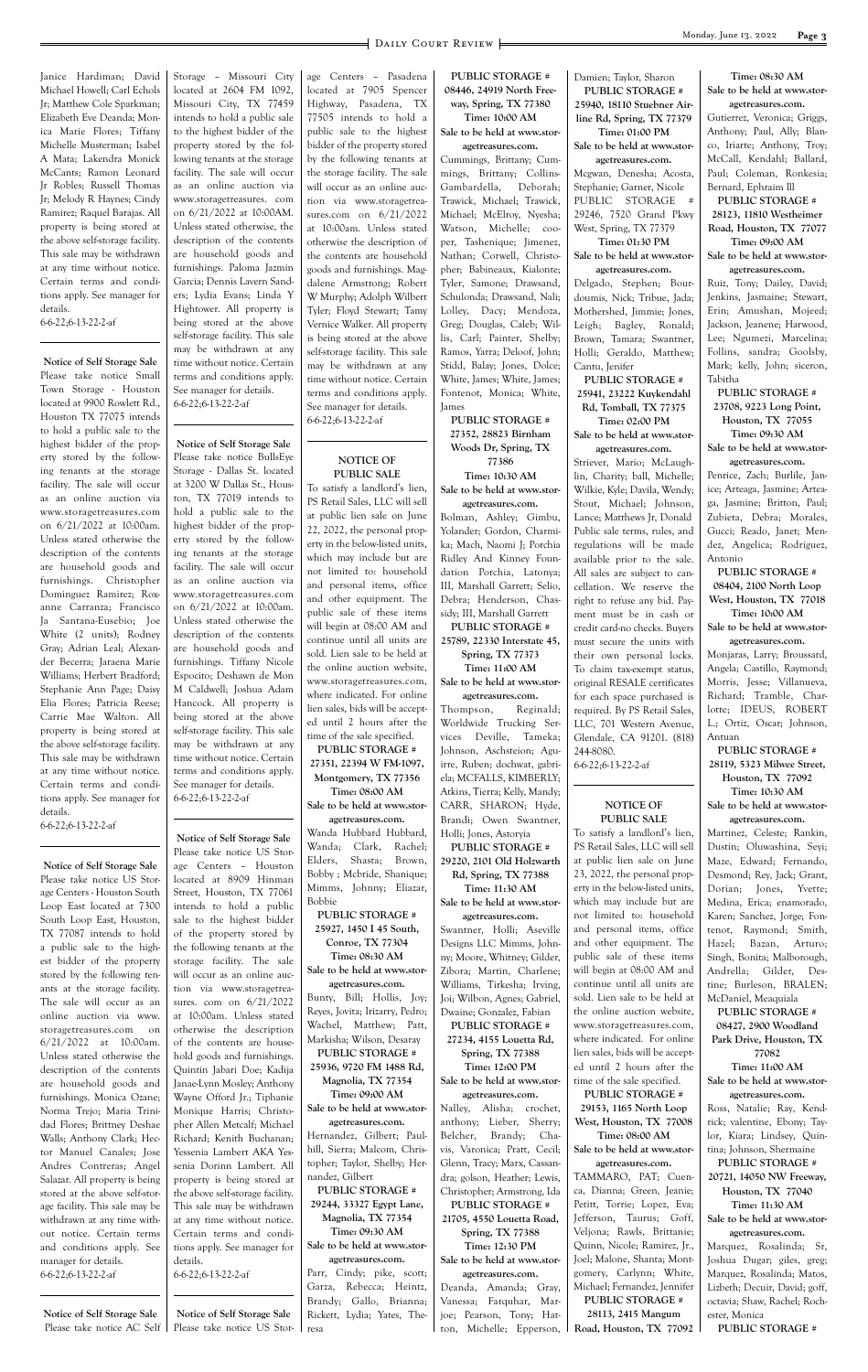#### **25615, 13300 Hempstead Rd, Houston, TX 77040 Time: 12:00 PM Sale to be held at www.stor-**

**agetreasures.com.**

Malmberg, Dwayne; Rogers, Thomas; Jackson, Royelle; bassoco, Alan; Sanders, Mequone; Vaughn, Julius; Henry, Cassaundra; Richard, Arian; Green, Derrick; Marsh, Jordon; woodard, Jennifer; Salcedo, Chasity; Hooten, Yesenia; Peoples, Promise; Valles, Jorje

#### **PUBLIC STORAGE # 28114, 2055 Hayes Road, Houston, TX 77077 Time: 12:30 PM Sale to be held at www.stor-**

### **agetreasures.com.**

AGC castillo, amanda; Foster, Danisha; Jones, Vankey; Green, Shumetria; Williams, Amya; Jones, Takwana; Hills, Terrance; Barnes, Tara; Edwards, DeAndre; Igwonobe, Annette; Morgan, Shariea; Washington, Noia; Agbo, Edmond; gonzales, Edrika; escobedo, Cynthia; Akinrodoye, Titilayo; Bryant, Precious; mann, Damian; Reid, Briana; sutton, Coco; raper, gabriel; McKinney, Arianna; Williams, Damascus; malveaux, Sade; Hodder, Sean; Saucedo, Michael

**PUBLIC STORAGE # 23707, 11900 Katy Freeway, Houston, TX 77079 Time: 01:00 PM**

#### **Sale to be held at www.storagetreasures.com.**

Molineiro, Esteban; Jefferson, Willie; McAdory, Dorene G; Gardner, Emery; Clemons, Octavia; Walton, Donald; Henn, Eric; Trugillo, Tanya; shomaker, Brianna

**PUBLIC STORAGE # 25527, 7715 Katy Freeway, Houston, TX 77024 Time: 01:30 PM Sale to be held at www.storagetreasures.com.**

Rideau, Katherine

Public sale terms, rules, and regulations will be made available prior to the sale. All sales are subject to cancellation. We reserve the right to refuse any bid. Payment must be in cash or credit card-no checks. Buyers must secure the units with

their own personal locks. To claim tax-exempt status, original RESALE certificates for each space purchased is required. By PS Retail Sales, LLC, 701 Western Avenue, Glendale, CA 91201. (818) 244-8080. 6-6-22;6-13-22-2-af

#### **NOTICE OF PUBLIC SALE**

To satisfy a landlord's lien, PS Retail Sales, LLC will sell at public lien sale on June 24, 2022, the personal property in the below-listed units, which may include but are not limited to: household and personal items, office and other equipment. The public sale of these items will begin at 08:00 AM and continue until all units are sold. Lien sale to be held at the online auction website, www.storagetreasures.com, where indicated. For online lien sales, bids will be accepted until 2 hours after the time of the sale specified. **PUBLIC STORAGE #** 

**25932, 6400 W Little York Rd, Houston, TX 77091 Time: 08:00 AM**

**Sale to be held at www.storagetreasures.com.**

Ramirez, Eulises; Mccary, Paula; Jimenez, Jose; Smith, Shirley; Mcdade, Christa; Epperson, Damien; salvadorena, Transito; Butler, Kristal; Greenwood, Annette; Baily, Joyce

#### **PUBLIC STORAGE # 28112, 5707 Bingle Road,**

#### **Houston, TX 77092 Time: 08:30 AM**

#### **Sale to be held at www.storagetreasures.com.**

KINDLEY, FORRESA; Speed, Kathy; Dominquez, Carlos; Williams, Marilyn; Williams, Latorshia; Jones, Dastana; Whitley, David; Castro, Edwin; James, Sidney; Ramey, William; Boynton, Mercy; Means, Ellethean; Berry, Harold; Richardson, Malcolm; TRENT, TAYLOR; Solomon, Hazel; Cordova, Emerson; Perez, Karla; Davis jr, Neekaleraz; Williams, Jasmine; Munoz, Arthur; Williams, Latorshia; Cantu, Monica

**PUBLIC STORAGE # 21191, 5685 De Soto Drive, Houston, TX 77091**

**Time: 09:00 AM**

**Sale to be held at www.storagetreasures.com.**

Smith, Briana; Stewart, Ralph; Lee, Shiloh; Reed, Kearrious; Gould, Marquita; Edmond, Brittiany; briscoe, james; Hawkins, Robert; Hyder, Sharon; Lee, Lavesha; McQueen, Jennifer; Robertson Jr., Robert; Ware, David; matthews, Dandre; Galbert, Tonnie; Woods, Orlando

**PUBLIC STORAGE # 26412, 9576 Cypress Creek Pkwy, Houston, TX 77070 Time: 09:30 AM**

**Sale to be held at www.storagetreasures.com.**

Barnwell, Edward; White, Jennifer; Johnson, Jessica;

Selbo, Brandy; ramirez, Joshua; Shepherd, Latonya; Haynes, Shania; Cooke, Jewel; Womack, Craig; Dyer, Traneshia; Wade, Deverek; Wade, Deverek; Ramey, Mellicent; mendoza, Jesus; Akinbile, Tonya; Johnson, Bernard; Charles, Laponza; Cyrus, Marlon; Todd, Tekell; Bradley, Phoenix **PUBLIC STORAGE # 20914, 9811 North Freeway, Houston, TX 77037 Time: 10:00 AM Sale to be held at www.storagetreasures.com.** Stewart, Latavia; Watkins, Masandrea; Silva, Robert; Laird, Demarris F; Garcia, Ana; Garcia, Jo Angel; Watkins, Masandrea; Colbert, Damian; Steadman, Quinta; Daniel, Jesus; Harris, Sed-

ric; Tillmon, Tracy; Carbajal, Roberto; leassear, Jovan; Rios, Jeremiah; ware, Jamie; Sauceda, Celina; Gonzalez, Demetrio; Guevara, Osbaldo; Shinault, Karen; Lopez, Daylin; Hewitt, LaQuana; Roberts, Fellon; Demouy, Roderick; Thompson, Kevin; Jimenez, Jesus; Oladele, Tolulope; Baygent, Willie; Rivera, Jose; Grasse, Angeline; Thompson, Derrick; Livas, Isaac; Ware, Victoria; Trevino, Josey; Williams, Flora; Motley, Anthony

**PUBLIC STORAGE # 24630, 9030 North Freeway, Houston, TX 77037 Time: 10:30 AM**

**Sale to be held at www.storagetreasures.com.**

Avalos, Hector; Culverson, Donyale; Nagle, Mark; Richardson, Donnetrelle; Murphy, Kirby; Dixon, Donald; Gails, Chandra; Richardson, Edith; Moreno, Joseph; Moreno, Leticia; Espinoso, Ramiro; Ayala, Lizzette; Frederick, Shena; Roberts, Lee; Joyce, Guavyn; Obregon, Leah; Thompson, Kiara; Golden, Latasha; Vega, Ana; Gilliard, Shanda; sturns, Destiny; Davis, Michael; Brooks, Jerome; Williams, Erica; Barnaby, Desirae; Tyler, Jeramy; Cuellar-Palacios, Desire; Martin, Krystal; Hart, Sherineka; Walker, Maude

**PUBLIC STORAGE # 28116, 2510 Cypress Creek Pkwy, Houston, TX 77068 Time: 11:00 AM**

**Sale to be held at www.storagetreasures.com.**

Jones, Katarus; Miller, Johnathan; Cruz, Cowana Santa; Looney, Silky; Henderson, Ruby; Henderson, Ruby; Langford, Charity; Bradley, Tanay; Cuesta, Knvokuzntsk; Griffin, ShaDonna; HILL, VANESSA; Ruiz, Labrita; Young, Edward

**PUBLIC STORAGE # 27283, 10944 Millridge North Drive, Houston, TX** 

**77070 Time: 11:30 AM Sale to be held at www.storagetreasures.com.**

myres, Telvin; Leach, Charles; Mills, Tameca; Reyes, Alexander; johnson, Nadia; Clark, Zariah; Gra-

ham, Nicole; Lonon, Danarious; Hernandez, Antonio; Nguyen, Lien

**PUBLIC STORAGE # 08487, 4330 Cypress Creek Pkwy, Houston, TX 77068 Time: 12:00 PM Sale to be held at www.stor-**

#### **agetreasures.com.**

Ashley Maree Collection Warren, Ashley; neal, danesiah; Mullins, Jacob; Washington, Carlos; polk, Justin; Collins, Ciola; Johnson, Lishae **PUBLIC STORAGE # 25933, 11555 Louetta Rd, Houston, TX 77070**

**Time: 12:30 PM Sale to be held at www.stor-**

**agetreasures.com.** Clark, Joshua; Davis, Marcus; Bennett, Kedrick; Clark, Joshua; moore, Lee;

Compton, Jonathan; Gant, Kieodrick; Carrillo, Angela; Nolan, Fred; Thurman, Sha-Nova

**PUBLIC STORAGE # 21007, 14451 State Highway 249, Houston, TX 77086**

**Time: 01:00 PM Sale to be held at www.stor-**

**agetreasures.com.** Medrano, Jennifer; singh,

Prabhjot; Douglas, Mentheola; Reed, Keuchie; Idrogo, Roxanne; Adams, Will; Lewis, Derek; Allen, Tangela; Greer, Monique; Lyles, Justin; Ochocinski, Heather; Collins, Semitra; Payless Services HVAC Ferry, Karl

**PUBLIC STORAGE # 21717, 12670 Veterans Memorial Drive, Houston, TX 77014 Time: 01:30 PM**

**Sale to be held at www.storagetreasures.com.**

Gatlin, Aubrey; Carcamo, Jesy; Moorer, Regina; Reid, Jada; Anderson, Martise; WILSON, ROBYN; Gray, Ladonta; Dunham, Darrien; jones, Kelvin; Starr, Anne; Bradford, Temika; Williams, Chad; Breckenridge, Michael

**PUBLIC STORAGE # 25934, 15340 Kuykendahl Rd, Houston, TX 77090**

**Time: 02:00 PM Sale to be held at www.storagetreasures.com.**

Richardson, Alan; Berniard, Tanisha; Thomas, Ms. Willie Mae; Scales, Reginald; Lincoln, John; Thomas, Jessie; Coffey, Rhea; Hayes, Deandre

**PUBLIC STORAGE # 26575, 13201 Spring Cypress Rd, Cypress, TX** 

**77429 Time: 02:30 PM Sale to be held at www.stor-**

**agetreasures.com.** Schneider, Amy; Sheltz, Joshua

Public sale terms, rules, and regulations will be made available prior to the sale. All sales are subject to cancellation. We reserve the right to refuse any bid. Payment must be in cash or credit card-no checks. Buyers must secure the units with their own personal locks. To claim tax-exempt status, original RESALE certificates for each space purchased is required. By PS Retail Sales, LLC, 701 Western Avenue, Glendale, CA 91201. (818) 244-8080. 6-6-22;6-13-22-2-af

#### **NOTICE OF PUBLIC SALE**

To satisfy a landlord's lien, PS Retail Sales, LLC will sell at public lien sale on June 21, 2022, the personal property in the below-listed units, which may include but are not limited to: household and personal items, office and other equipment. The public sale of these items will begin at 08:00 AM and continue until all units are sold. Lien sale to be held at

the online auction website, www.storagetreasures.com, where indicated. For online lien sales, bids will be accepted until 2 hours after the time of the sale specified. **PUBLIC STORAGE # 29250, 27214 Highway 290,** 

**Cypress, TX 77433 Time: 08:00 AM**

**Sale to be held at www.storagetreasures.com.**

Zuniga, Kevin; Haynes, Brandi; Wynn, Eric; scott, Sandra; Solis, Christina; Samuels, Darlene; Thompson, Stephen; Yanes, Tkeyha; Oluoch, Daissy; Woods, lashan; Zamora, Jessica

**PUBLIC STORAGE # 27235, 8300 Fry Rd, Cypress, TX 77433**

**Time: 08:30 AM Sale to be held at www.storagetreasures.com.**

Ozaine, Kim; Enriquez, Nelda; Maldonado, Rosa; thigpen, matthew; Thompson, Janis; Brooks, Angela; Flowers, Jameela; pratt, Melissa

**PUBLIC STORAGE # 29247, 21831 Clay Rd, Katy, TX 77449 Time: 09:00 AM**

**Sale to be held at www.storagetreasures.com.**

Douglas, Kisha; green, otterway; Grays, Donald; Lewis, Carol; Prestige Temp Staffing, LLC Perez, Karen; Roberts, Steven; Jones, Jenesha; Hernandez, Dimas; Graves, Harolyn; Crain, Charles; Gulley, Georgette

**PUBLIC STORAGE # 25931, 5825 Barker Cypress, Houston, TX 77084**

**Time: 09:30 AM Sale to be held at www.storagetreasures.com.**

Brazle, Marcus; Perez, Juanita; Luna, Celeste; Nguyen, Paul; KIRKUS, KIM; Johnson, Ernest; Guzman, Oscar; Harrison, Walter; Harnen, Anastacia; Opara-Eke, Douglas; Leguizamon, Gustavo; Leguizamon, Gustavo; Mobley, Bertis; Dalcour, Yumekia

**PUBLIC STORAGE # 25889, 8001 Barker Cypress Road, Cypress, TX 77433**

**Time: 10:00 AM Sale to be held at www.storagetreasures.com.**

Roberts, Caitlin; Pipkins, Justin; Privett, Mitzi; johnson, Michael; Tudmon, Cedric; Roberts, Kavonya; Roberts, Kavonya **PUBLIC STORAGE # 28118, 16303 Loch Katrine Lane, Houston, TX 77084 Time: 10:30 AM Sale to be held at www.storagetreasures.com.** Green, Lorita; sandwick, theresa; Ayers, DiMaggio; Ayers, DiMaggio; Magby, Clifford; castro, miguel; emerson, Datrianna; angel, juan; Washington, Tasha; bimbo, robert; Brown-Gordon, Eleanor; Hall, Garet **PUBLIC STORAGE # 25935, 18106 Northwest Freeway, Jersey Village, TX 77065 Time: 11:00 AM**

**Sale to be held at www.storagetreasures.com.**

Washington, Jennifer; Henley, Josh; Lozano, Nicholas; Folling, Sarah; Venegas, Fernando

**PUBLIC STORAGE # 28103, 5460 Addicks Satsuma Road, Houston, TX 77084**

**Time: 11:30 AM Sale to be held at www.stor-**

**agetreasures.com.** Palencia, Francisco; Jackson, Ruby; alley, sarane; QUACH, SUSAN; Fisher, Troy

**PUBLIC STORAGE # 27197, 17114 Clay Rd, Houston, TX 77084 Time: 12:00 PM Sale to be held at www.stor-**

**agetreasures.com.** Cruz, Thomas; Ray, Amanda; Soriano, Reynaldo; gardner, james; Morales, Williams; Irvin, Lillian; Donatto, Courtneye; Tillman, Jeniece; Latson, Craig; Valdez, Irma; hardy, Brandeshaus; Richard, Danielle

**PUBLIC STORAGE # 27237, 23155 Morton Ranch Rd, Katy, TX 77449**

**Time: 12:30 PM**

**Sale to be held at www.storagetreasures.com.** Maduro, Jalahni; Batey, Kelley; Magee, Tracee; Rowland, Yvonne; Stuard, Carle-

sha; Pare, Tori **PUBLIC STORAGE # 29248, 9102 Fry Rd, Cypress, TX 77433 Time: 01:00 PM**

**Sale to be held at www.storagetreasures.com.**

Taylor, Ayana; Frazer, Bryan; lee, Kathy; Bennett, Sara; Mcelroy, Rodrick; Ford, Coty; Frazer, Bryan; Quezada, Richard; Wilson, Joannell; Degolyer, Charlee; Wilson, Joannell; Johnson, Lashay; Degolyer, Debra; Gustavo, Ramos; Blackshear, Derwin; lassetter, keisha; Harper, Mytisha TeaAnne

**PUBLIC STORAGE # 20418, 6456 Highway 6 North, Houston, TX 77084 Time: 01:30 PM Sale to be held at www.stor-**

**agetreasures.com.** Picazo, Eva; Beago, Maristell; Tolbert, Jeremy; Chapman,

Antwone; Rodriguez, Jynifer **PUBLIC STORAGE # 27236, 12906 Fry Rd, Cypress, TX 77433 Time: 02:00 PM Sale to be held at www.storagetreasures.com.** Allen, Jalin; Collins, Alina; mejia, Alberto Public sale terms, rules, and regulations will be made available prior to the sale. All sales are subject to cancellation. We reserve the right to refuse any bid. Payment must be in cash or credit card-no checks. Buyers must secure the units with their own personal locks. To claim tax-exempt status, original RESALE certificates for each space purchased is required. By PS Retail Sales, LLC, 701 Western Avenue,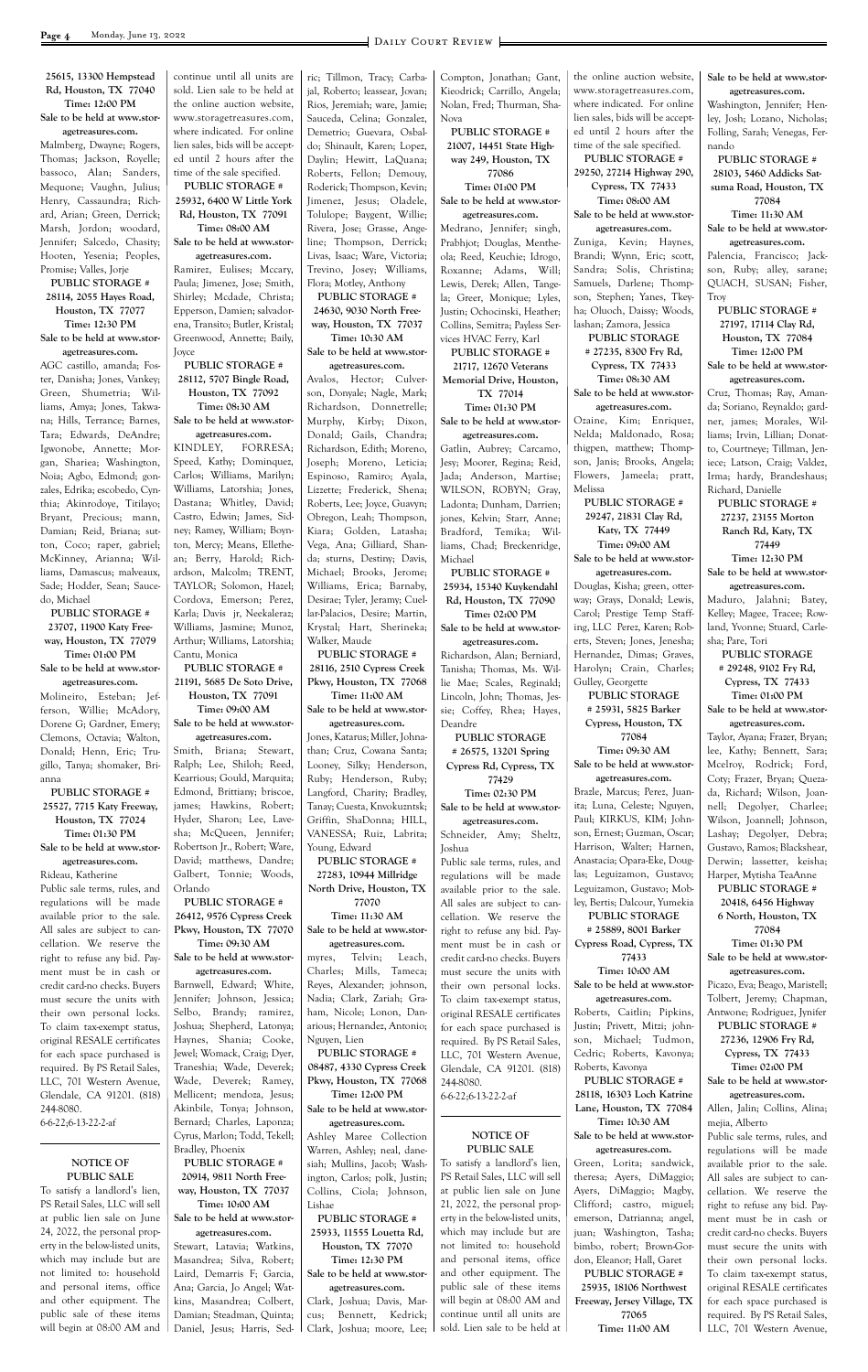**Page 5** DAILY COURT REVIEW



Glendale, CA 91201. (818) 244-8080. 6-6-22;6-13-22-2-af

#### **NOTICE OF SALE**

#### $\blacksquare$  Notice to **BIdders**

Notice is hereby given that a public sale will be held at Mini U Storage (formerly My Attic Self Storage), **11950 Spring Cypress Road, Tomball, TX 77377 on June 29, 2022 at 1:30 PM** to satisfy a landlord's lien on the property stored at the address above in the units listed pursuant to Texas Property Code, Chapter 59. Tenants notated the inventories listed at the time of rental. Landlord makes no representation or warranty that the units contain said inventories. A454 – Joe McGehee – Misc. Household, Personal Effects; A254 – Rashea Gill – Misc. Household; A218 – Rashea Gill – Misc. Household; B000 – Jeffrey Goodrick – Household, items, furniture, Misc., Ashley Furniture; A316 – Chad Beath – Misc. Household, Personal Effects. All units must be paid for at the time of sale. Cash only will be accepted. No one under the age of 18 is allowed to attend the sale. Each person attending must sign in and agree to follow all Rules and Regulations of the sale. The landlord reserves the right to bid at the sale. All purchased goods are sold "as is" and must be removed within 48 hours following the sale. Shelving is property of landlord; do not remove unless authorized. Buyers must provide a current, original or a photocopy of their original resale permit at time of sale in lieu of sales tax. This sale is subject to cancellation in the event of settlement between landlord and obligated party.

Allen at karen.allen@sjcd. edu or 281-998-6106.

#### $\blacksquare$  Notice to **Creditors**

6-13-22;6-20-22-2-bb

**SAN JACINTO COLLEGE REQUEST FOR**

#### **NOTICE TO CREDITORS No. 503,013**

 On the 10th day of May, 2022, Letters Of Administration upon the Estate of WILLIAM ALBERT SAA-THOFF, Deceased were issued to DAVID WIL-LIAM SAATHOFF, Independent Administrator by the Probate Court #1 of Harris County, Texas, in cause number 503,013 pending upon the docket of said Court. All persons having claims against said Estate are hereby required to present them within the time prescribed by law at the address shown below. The name where claims may be sent is S. TYLER SWAIN, whose address is 945 Bunker Hill Road, Suite 680, Houston, Texas 77024, Telephone: 713/957-8932, Fax: 713/957-0980, /s/ S. TYLER SWAIN, TX Bar Number: 24003411

#### **NOTICE TO CREDITORS**

**No. 480,402 Notice To All Persons Having Claims Against The Estate Of Wanda Kay Wooderson Gonzales, Deceased**

**Notice Of Appointment Of Independent**

#### **Administrator**

Notice is hereby given that Letters of Administration upon the above Estate were issued on June 1, 2022 to: Amber Gonzales by the Honorable Probate Court Number 1 of Harris County, Texas, in Cause No. 480,402 pending upon the Probate Docket of said Court.

All persons having claims against said estate being administered are hereby requested to present the same within the time prescribed by law to: Amber Gonzales, Independent 2022, Letters Testamentary upon the Estate of Paul Loebach, Deceased were issued to Christopher Loebach, Independent Executor by the Probate Court #County Court at Law #2 of Montgomery County, Texas, in cause number 21-42049-P pending upon the docket of said Court. All persons having claims against said Estate are hereby required to present them within the time prescribed by law at the address shown below. The name where claims may be sent is Law Office of Lavonne R. Brunt, whose address is P.O. Box 41907, Houston, TX 77241, Telephone: (281) 685-3924, Fax: (866) 582-0531, /s/ Law Office of Lavonne R. Brunt, TX Bar Number: 00796265

#### **NOTICE TO CREDITORS No. 501,583**

 On the 12th day of May, 2022, Letters Of Administration upon the Estate of Patrick Lynn Delaney, Deceased were issued to Marcia Swope, Independent Administrator by the Probate Court #Four (4) of of Harris County, Texas, in cause number 501,583 pending upon the docket of said Court. All persons having claims against said Estate are hereby required to present them within the time prescribed by law at the address shown below. The name where claims may be sent is John T. Elliott, whose address is 952 Echo Lane, Suite 330, Houston, Texas 77024, Telephone: (281) 990-1990, Fax: (281) 990- 1997, /s/ John T. Elliott, TX Bar Number: 24055444

#### **NOTICE TO CREDITORS No. 505,016**

 On the 11th day of May, 2022, Letters Testamentary upon the Estate of Bill Forest Cheves, Deceased were issued to Christine Georgia Cheves, Independent Executor by the Probate Court #Three (3) of 77024, Telephone: (281) 990-1990, Fax: (281) 990- 1997, /s/ John T. Elliott, TX Bar Number: 24055444

#### **NOTICE TO CREDITORS No. 502,200**

 On the 21st day of April, 2022, Letters Testamentary upon the Estate of William Gary Roth, Deceased were issued to Skip Nelson, Independent Executor by the Probate Court #1 of Harris County, Texas, in cause number 502,200 pending upon the docket of said Court. All persons having claims against said Estate are hereby required to present them within the time prescribed by law at the address shown below. The name where claims may be sent is Emily J. Wyatt, whose address is 1155 Dairy Ashford, Ste. 104, Houston, TX 77079, Telephone: 2817593213, Fax: 2817593214, /s/ Emily J. Wyatt, TX Bar Number: 24088685

| <b>PROPOSALS</b>              | Administrator of the Estate   | of Harris County, Texas,       | On the 10th day of         | #2 of Montgomery Coun-        | 24100907, Signature: /s/   |
|-------------------------------|-------------------------------|--------------------------------|----------------------------|-------------------------------|----------------------------|
| RFP #22-42a                   | of Wanda Kay Wooderson        | in cause number 505,016        | May, 2022, Letters Testa-  | ty, Texas, in cause number    | Esteban G. Martinez        |
| <b>CLOUD HOSTING</b>          | Gonzales, Deceased c/o        | pending upon the docket        | mentary upon the Estate    | $22-42808-P$ pending upon     |                            |
| <b>INTERCONNECT</b>           | Keith Taylor Crain, Caton     | of said Court. All persons     | of Barbara Ann Cooper,     | the docket of said Court.     |                            |
| San Jacinto College is solic- | & James, P.C. 1401 McKin-     | having claims against said     | Deceased were issued to    | All persons having claims     | NOTICE TO                  |
| iting sealed proposals from   | ney Street, Suite 1700, Hous- | Estate are hereby required     | Melissa A. McCracken,      | against said Estate are here- | <b>CREDITORS</b>           |
| qualified firms to provide a  | ton, Texas 77010-1079         | to present them within the     | Independent<br>Executrix   | by required to present them   | No. 504,663                |
| cloud hosting interconnect.   |                               | time prescribed by law at the  | by the Probate Court #1    | within the time prescribed    | On the 6th day of June,    |
| Download RFP documents        |                               | address shown below. The       | of Harris County, Texas,   | by law at the address shown   | 2022, Letters Testamentary |
| and submit proposals at       | NOTICE TO                     | name where claims may be       | in cause number 503,516    | below. The name where         | upon the Estate of Kathryn |
| https://sanjac.ionwave.net    | <b>CREDITORS</b>              | sent is John T. Elliott, whose | pending upon the docket    | claims may be sent is Erin    | Buford aka Kathy Buford,   |
| until 2:00 P.M. July 6, 2022. | No. 21-42049-P                | address is 952 Echo Lane.      | of said Court. All persons | M. Lucke, whose address is    | Deceased, were issued to   |
| Direct inquires to Karen      | On the 6th day of January,    | Suite 330, Houston, Texas      | having claims against said | 1095 Evergreen Circle, Suite  | Jean Annette Weigt, Inde-  |
|                               |                               |                                |                            |                               |                            |

#### **NOTICE TO CREDITORS No. 504,949**

 On the 1st day of June, 2022, Letters Testamentary upon the Estate of Elier Gutierrez, Deceased were issued to Ashley Nicole DeLeon, Independent Executor by the Probate Court #1 of Harris County, Texas, in cause number 504,949 pending upon the docket of said Court. All persons having claims against said Estate are hereby required to present them within the time prescribed by law at the address shown below. The name where claims may be sent is Shane A. Kersh, whose address is 9307 Broadway Street, Suite 210, Pearland, Texas 77584 Telephone: 7139805291, Fax: eservice@alstonkershlaw. com, /s/ Shane A. Kersh, TX Bar Number: 24085411

#### **NOTICE TO CREDITORS No. 503,516**

Estate are hereby required to present them within the time prescribed by law at the address shown below. The name where claims may be sent is N. Tina Markham, whose address is Bloodworth Law Firm, P.L.L.C., 303 Longmire Road, Suite 402, Conroe, Texas 77304, Telephone: 936-291-3100, Fax: 936-291-3022, /s/ N. Tina Markham, TX Bar Number: 24108778

**NOTICE TO CREDITORS No. 496,079 Estate Of Russell Franklin Webster, Deceased,**

#### **In The Probate Court No. 4 Of**

**Harris County, Texas** Notice is hereby given that original Letters of Administration for the Estate of Russell Franklin Webster, Deceased, were issued on May 17, 2022, in Docket No. 496,079, pending in the Probate Court No. 4 of Harris County, Texas, to: Pearlie Mae Webster.

The residence and post office address of the Independent Executor is: 801 Anson Circle, Pasadena, TX 77503.

All persons having claims against this Estate which is currently being administered are required to present them within the time and in the manner prescribed by law.

Dated 06-03-2022. By: /s/ Rosalind Curtis Attorney for the Estate, State Bar No. 05286550, 4008 Vista Road, Suite 102b, Pasadena, Texas 77504, Tel No. (713) 944-6337, Fax No. (713) 944-3902, rosalindcurtis@ sbcglobal.net

#### **NOTICE TO CREDITORS No. 22-42808-P**

On the 26th day of May, 2022, Letters Testamentary upon the Estate of Robert V. Havron, aka Robert Vaun Havron, Deceased, were issued to Cynthia Havron, Independent Executor by the County Court at Law 200, The Woodlands, TX 77380, Telephone: 832-449- 8915, Email: erin@erinluckelaw.com, TX Bar Number: 24066650, Signature: /s/ Erin M. Lucke

#### **NOTICE TO CREDITORS No. 502,693**

On the 7th day of June 2022, Letters of Administration upon the Estate of Phuoc K. To, Deceased, were issued to Van Ngoc Dao, Independent Administratrix by the Probate Court # (1) of Harris County, Texas, in cause number 502,693 pending upon the docket of said Court.

All persons having claims against said Estate are hereby required to present them within the time prescribed by law at the address shown below. The name where claims may be sent is Shortt & Nguyen, P.C., whose address is 2701 Fannin Street, Houston, Texas 77002, Telephone: (713) 654-8881, Fax: 713-651-9198, TX Bar Number: 14985490, Signature: /s/ Lan T. Nguyen

#### **NOTICE TO CREDITORS No. 22-42996-P**

On the 9 day of June 2022, Letters Testamentary upon the Estate of Elizabeth H. McCreight, Deceased, were issued to James Bruce McCreight, Independent Executors by the County Court at Law #2 of Montgomery County, Texas, in cause number 22-42996-P pending upon the docket of said Court.

All persons having claims against said Estate are hereby required to present them within the time prescribed by law at the address shown below. The name where claims may be sent is Esteban G. Martinez, whose address is Dossey & Jones, PLLC, 25025 I-45 North, Suite 575, The Woodlands, Texas 77380, Telephone: 281-362-9909, Fax: 281- 476-7045, TX Bar Number: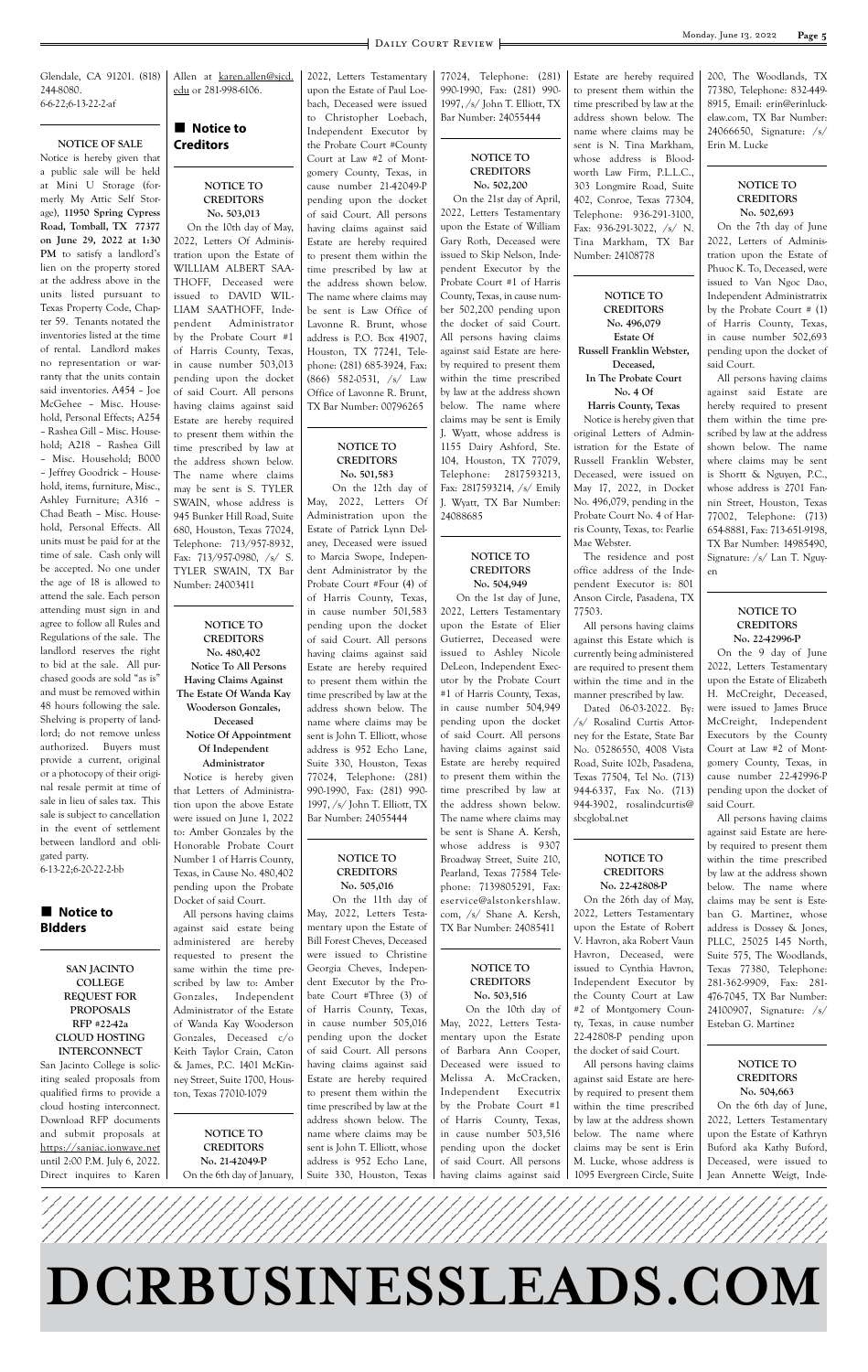pendent Executor by the Probate Court # 1 of Harris County, Texas, in cause number 504,663 pending upon the docket of said Court.

All persons having claims against said Estate are hereby required to present them within the time prescribed by law at the address shown below. The name where claims may be sent is Jean Annette Weigt c/o Laura Lemus, whose address is PO Box 3484, Houston, Texas 77253, Telephone: 281-888- 2830, Fax: 866-240-7320, Email: laura@lemuslawfirm.com, TX Bar Number: 24054519, Signature: /s/ Laura R. Lemus

> **NOTICE TO CREDITORS No. 503,891**

On the 24th day of May 2022, Letters Testamentary upon the Estate of Richard Edwin Cheadle, Deceased, were issued to Frances Carr Cheadle as Independent Executrix by the Probate Court # One of Harris County, Texas, in cause number 503,891 pending upon the docket of said Court.

All persons having claims against said Estate are hereby required to present them within the time prescribed by law at the address shown below. The name where claims may be sent is Frances Carr Cheadle whose address is 14221 Vintage Preserve Parkway, Apartment 1012, Houston, TX 77070, TX Bar Number: 24026752, Signature: /s/ Nick Abaza

**NOTICE TO CREDITORS No. 504,756 Estate Of Herbert Klein, Deceased In The Probate Court Number One (1) Of Harris County, Texas Notice Of Appointment Of Independent Co-Executors** Notice is hereby given that on June 2, 2022, Letters Testamentary as Independent Co-Executors upon

| the estate of Herbert Klein, |  |  |  |  |  |
|------------------------------|--|--|--|--|--|
| Deceased, were granted to    |  |  |  |  |  |
| Leslie Dawn Pidgeon and      |  |  |  |  |  |
| Harry Louis Klein by the     |  |  |  |  |  |
| Honorable Probate Court      |  |  |  |  |  |
| Number One (1) of Har-       |  |  |  |  |  |
| ris County, Texas, in Cause  |  |  |  |  |  |
| Number 504,756.              |  |  |  |  |  |
| All persons having claims    |  |  |  |  |  |

against the estate are hereby required to present the claim within the time prescribed by law, addressed in care of the representative's attorney, as follows: Estate of Herbert Klein, Deceased, c/o Vicki Whitlow Thomas, Attorney, 4615 Southwest Freeway, Suite 600, Houston, Texas 77027

> **NOTICE TO CREDITORS**

**No. 504,559** Notice is hereby given that original Letters Testamentary for the Estate of David E. Higbie, Deceased, were issued on or around, in Cause No, 504,559, pending in The Probate Court No. Two (2), Harris County, Texas, to Mary Novak Higbie.

All persons having claims agamst this Estate which is currently being administered are required to present them to the undersigned within the time and in the manner prescribed by law. Mary Novak Higbie Independent Executor c/o: Griffin & Matthews, 1155 Dairy Ashford, Suite 300, Houston, Texas 77079, Griffin & Matthews, /s/ Sarah L. Griffin, State Bar No.: 24074315, sarah@grifmatlaw.com

**NOTICE TO CREDITORS No. 504,757 Estate Of Charlotte L. Klein, Deceased In The Probate Court Number One (1) Of Harris County, Texas**

**Notice Of Appointment Of Independent Co-Executors**

Notice is hereby given that on June 3, 2022, Letters Testamentary as Independent Co-Executors upon the estate of Charlotte L. Klein, Deceased, were granted to Leslie Dawn Pidgeon and Harry Louis Klein by the Honorable Probate Court Number One (1) of Harris County, Texas, in Cause Number 504,757.

All persons having claims against the estate are hereby required to present the claim within the time prescribed by law, addressed in care of the representative's attorney, as follows: Estate of Charlotte L. Klein, Deceased, c/o Vicki Whitlow Thomas, Attorney, 4615 Southwest Freeway, Suite 600, Houston, Texas 77027

#### **NOTICE TO CREDITORS No. 506,207** On the 8th day of June,

2022, Letters Testamentary upon the Estate of Darwin Lee Skinner, Deceased, were issued to Terrance P. Baggott, Independent Executor by the Probate Court # 3 of Harris County, Texas, in cause number 506,207 pending upon the docket of said Court.

All persons having claims against said Estate are hereby required to present them within the time prescribed by law at the address shown below. The name where claims may be sent is Terrance P. Baggott, whose address is 820 Richmond Avenue, Suite B, Houston, Texas 77006, Telephone: 713-529-2727, Fax: 713-529- 4289, Email: law@baggottdavis.com, TX Bar Number:

 $\blacksquare$  Miscellaneous **Notices**

01511500

#### **NOTICE TO CREDITORS No. 21-41784-P**

 On the 25th day of May, 2022, Letters of Administration upon the Estate of Richard Yee Ong, Deceased, were issued to Margaret Ong Garza, Independent Administrator, by the County Court at Law #2 of Montgomery County, Texas, in cause number 21-41784-P pending upon the docket of said Court. All persons having claims against said Estate are hereby required to present them within the time prescribed by law at the address shown below. Claims may be sent to Margaret Ong Garza, Independent Administrator, c/o Jack Hardin, Attorney, 3605 Katy Freeway, Suite 211, Houston, TX 77007, Telephone: (713) 667-0222, E-Mail: jack@ jackhardin.com, /s/ Jack Hardin, TX Bar Number: 08965300

#### **NOTICE TO CREDITORS No. 22-CPR-037519**

On the 19 day of May, 2022, Letters Testamentary upon the Estate of Gary Thomas McCarthy, Deceased, were issued to Sean Thomas McCarthy, Independent Executor, by the County Court at Law # 1 of Fort Bend County, Texas, in cause number 22-CPR-037519 pending upon the docket of said Court.

> **JACOBS** 2800 POST OAK BLVD., 61ST FLOOR

All persons having claims against said Estate are hereby required to present them within the time prescribed by law at the address shown below. The name where claims may be sent is Sean Thomas McCarthy, Independent Executor of the Estate of Gary Thomas McCarthy, c/o: The Patton Law Firm, PLLC., whose address is 639 Heights Boulevard, Houston, TX 77007 Telephone: 713-730-9446 Fax: 713-583-4180 TX Bar Number: 24085521 Signature: /s/ Jaclyn D. Patton

#### **NOTICE TO CREDITORS No. 504,979** On the 31st day of May,

2022, Letters Testamentary upon the Estate of Wilburn Frank Albers, Deceased, were issued to Mark William Albers and Thomas Michael Albers, Independent Co-Executors by the Probate Court # 2 of Harris County, Texas, in cause number 504,979 pending upon the docket of said Court.

All persons having claims against said Estate are hereby required to present them within the time prescribed by law at the address shown below. The name where claims may be sent is D. Kyle Brunson, whose address is 3700 Buffalo Speedway, Suite 1000, Houston, Texas 77098 Telephone: (713) 333- 0555 Fax: (713) 333-0550 TX Bar Number: 24101565 Signature: /s/ D. Kyle Brunson

#### **NOTICE TO CREDITORS No. 501,804**

Notice is hereby given that original Letters Testamentary for the Estate of Teana Leah Bookover, were issued on May 17, 2022, under Docket No. 501,804, pending in the Probate Court No. 4 of Harris County, Texas, to Neely Moore. Claims may be presented in care of the attorney for the estate, addressed as follows: Neely moore Independent Executrix Estate of Teana Leah Brookover, Deceased c/o Epperson Law Firm, P.C. 2800 Broadway St., Ste. C #331, Pearland, TX 77581

All persons having claims against this estate, which is currently being administered, are required to present them within the time and in the manner prescribed by law.

Dated June 9, 2022. By /s/ Barbara Epperson Attorney for Applicant

**NOTICE TO CREDITORS No. 505,638 Estate Of Albert Sidney Childs, Deceased In The Probate Court Number One Of Harris County, Texas**

Notice is given that original Letters Testamentary for the Estate of Albert Sidney Childs were issued on June 7, 2022, in docket number 505,638, pending in the Statutory Probate Court Number One of Harris County, Texas, to Tommy Jay Childs. All persons having claims against the estate, which is presently being administered, are required to submit them, within the time and manner prescribed by law, and before the estate is closed, addressed as follows: Representative Estate of Albert Sidney Childs c/o George W. Dana 1560 W. Bay Area Blvd., Suite 323, Friendswood, TX 77546 Dated June 9, 2022. Respectfully Submitted, /s/ George W. Dana 1560 W. Bay Area Blvd., Suite 323, Friendswood, Texas 77546 Phone: (281) 488-3500 Fax: (281) 484-9687 Email: gwdana@aol.com Bar no: 05351500 Attorney for Executor of the Estate of Albert Sidney Childs

**Public Notice** Cellco Partnership and its controlled affiliates doing

business as Verizon Wireless (Verizon Wireless) is proposing to construct a system of nine (9) small-cell telecommunication pole facilities within Houston, Harris Co., TX near the following addresses: (5) 22ft metal pole near Loop Rd, 29 42 54.24 N, 95 24 17.24 W (SC2); 99 Sunset Blvd, 29 43 20.19 N, 95 23 53.62 W (SC7); Loop Rd, 29 42 57.33 N, 95 24 13.18 W (SC10); 101 Mechanical Engineering Bldg, 29 43 12.67 N, 95 23 59.31 W (SC16); Companile Rd, 29 43 18.13 N, 95 23 56.12 W (SC19); (2) 25ft metal pole near 6330 Main St, 29 42 59.95 N, 95 23 56.09 W (SC4) and 6100 Main St, 29 43 12.82 N, 95 23 53.45 W (SC6); (1) 31ft metal pole near Keck Hall Bldg, 29 43 10.00 N, 95 23 59.12 W (SC5); (1) 48ft metal pole near Holloway Field, 29 42 49.29 N, 95 24 08.12 W (SC8). Any interested party wishing to submit comments regarding the potential effects the proposed facility may have on any historic property may do so by sending comments to: Project 6122005039 - MW EBI Consulting, 6876 Susquehanna Trail South, York, PA 17403, or via (678) 481-6555 or mwiginton@ ebiconsulting.com.

#### **NOTICE OF DISSOLUTION OF LADIN FAMILY PARTNERS**

NOTICE IS HEREBY GIVEN THAT LADIN FAMILY PARTNERS, A TEXAS GENERAL PART-NERSHIP, HAS CEASED TO OPERATE ITS BUSI-NESS, AND THE PART-NERSHIP WILL BE DIS-SOLVED AND LIQUI-DATED BY MUTUAL CONSENT OF THE PART-NERS IN ACCORDANCE WITH APPLICABLE LAW. NONE OF THE PARTNERS ARE AUTHO-RIZED OR EMPOWERED TO TRANSACT ANY BUSINESS OR INCUR ANY OBLIGATIONS ON BEHALF OF THE PART-NERSHIP FROM AND AFTER JUNE 30, 2022. IN THE EVENT THAT YOU WANT TO PRES-ENT ANY DEMAND TO THE PARTNERSHIP FOR PAYMENT OF ITS DEBTS OR YOU CLAIM TO HAVE ANY UNSETTLED ACCOUNTS AGAINST THE PARTNERSHIP, THE SAME SHOULD BE PROMPTLY MADE TO THE PARTNERSHIP AT THE ADDRESS BELOW IN WRITING AND STAT-ING IN REASONABLE DETAIL SUCH DEMAND OR CLAIM. MARVIN D. NATHAN NATHAN SOMMERS

#### HOUSTON, TEXAS 77056

#### $\blacksquare$  **TABC Notices**

**Notice is hereby given in accordance with the terms and provisions of the Texas Alcoholic Beverage Code that Nova Eleven LLC. DBA The Neon Possum has filed application for Late Hours Certificate and Mixed Beverage Permit.**

 **Said business to be conducted at 2830 E. Richey Rd, Spring (Harris County), Texas 77338**

 **Nova Eleven LLC. DBA The Neon Possum**

 **Brandi Neal - Member; Noah Loyd - Member.**

**Notice is hereby given in accordance with the terms and provisions of the Texas Alcoholic Beverage Code that Agora Haus Houston LLP has filed application for Mixed Beverage Permit.**

 **Said business to be conducted at 1614 Center Street, Houston (Harris County), Texas 77007**

 **Agora Haus Houston LLP**

 **Roderick Thompson - Partner; Fritz Colinet - Partner; Augusta Green - Partner.**

**Notice is hereby given in accordance with the terms and provisions of the Texas Alcoholic Beverage Code that Rollingbrook 1 Parkway Market LLC d/b/a Parkway Market #3 has filed application for Wine-Only Package Store Permit.**

 **Said business to be conducted at 3400 Rollingbrook Dr., Baytown (Harris County), Texas 77521**

 **Rollingbrook 1 Parkway Market LLC d/b/a Parkway Market #3**

 **Sameer Jalal - Manager ; Aliaman Charolia - Manager.**

**Notice is hereby given in accordance with the terms and provisions of the Texas Alcoholic Beverage Code that Kuifs Petroleum LP d/b/a Checkout 73 has filed application for Wine-Only Package Store Permit. Said business to be conducted at 29733 Tomball Parkway, Tomball (Harris County), Texas 77375 Kuifs Petroleum LP** 

**d/b/a Checkout 73 Quality Fuels LLC - General Partner; Ibrahim Irfan - Mgr/Member; Iqbal M Salman - Mgr/ Member.**

**Notice is hereby given** 

Notices continued on backpage